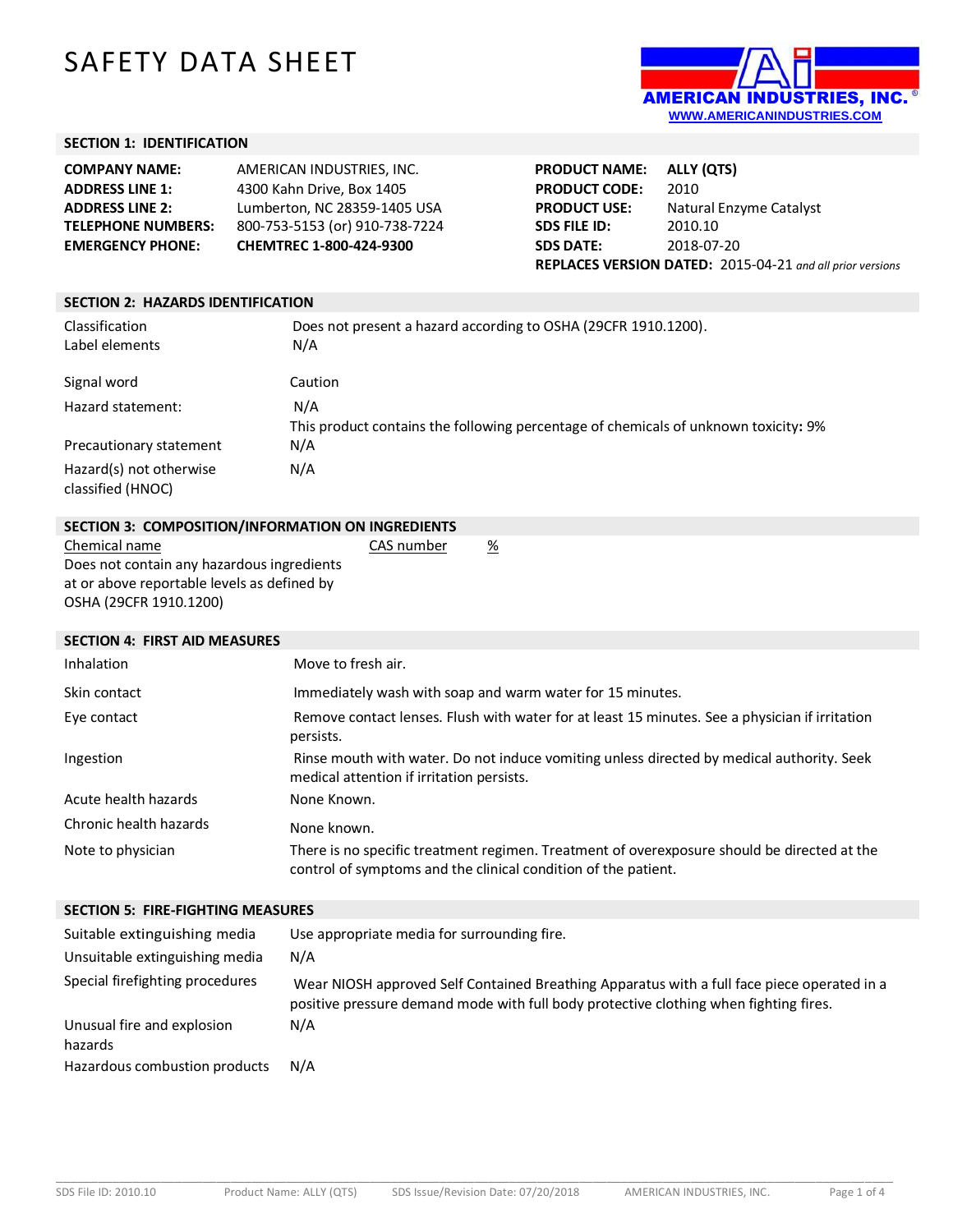# **SECTION 6: ACCIDENTAL RELEASE MEASURES**

| Personal protective equipment | Refer to section VIII for proper Personal Protective Equipment.                            |
|-------------------------------|--------------------------------------------------------------------------------------------|
| Spill                         | Mop or soak up with appropriate absorbent material. Remove out of doors. Flush with water. |
| Waste disposal                | Dispose of in accordance with federal, state, and local regulations. Non-hazardous.        |
| <b>RCRA Status</b>            | Non-hazardous.                                                                             |

#### **SECTION 7: HANDLING AND STORAGE**

| Precautions for safe handling | Store in a cool, dry area. Do not use or store near excessive heat or near open flame. Keep<br>container tightly sealed when not in use.                                        |
|-------------------------------|---------------------------------------------------------------------------------------------------------------------------------------------------------------------------------|
| Other precautions             | Keep out of reach of children. Do not ingest. If swallowed, do not induce vomiting. If symptoms<br>persist, see a physician. Avoid eve contact. Avoid contact with open wounds. |
| Incompatibility               | Strong acids & bases; material that react with unsaturated hydrocarbons.                                                                                                        |

#### **SECTION 8: EXPOSURE CONTROLS/PERSONAL PROTECTION**

| Hazardous Component                                                                                                    | OSHA PEL                                                                                                                 | ACGIH TLV |
|------------------------------------------------------------------------------------------------------------------------|--------------------------------------------------------------------------------------------------------------------------|-----------|
| Does not contain any hazardous<br>ingredients at or above<br>reportable levels as defined by<br>OSHA (29CFR 1910.1200) | N/A                                                                                                                      | N/A       |
| Appropriate engineering<br>controls                                                                                    | Not required.                                                                                                            |           |
| Respiratory protection<br>Personal protective equipment<br><b>Additional Measures</b>                                  | Not required with adequate ventilation.<br>Safety glasses.<br>Wash hands and clothing in contact with product after use. |           |

#### **SECTION 9: PHYSICAL AND CHEMICAL PROPERTIES**

| Appearance                       | Milky white liquid.                                           |
|----------------------------------|---------------------------------------------------------------|
| Odor                             | Eucalyptus scent.                                             |
| Odor threshold                   | N/D                                                           |
| <b>Boiling point</b>             | $>212$ <sup>o</sup> F (100 <sup>o</sup> C)                    |
| <b>Freezing Point</b>            | 32°F (0°C)                                                    |
| Flammability                     | Not considered a flammable liquid by OSHA (29 CFR 1910.1200). |
| Flash point                      | N/D                                                           |
| Auto-ignition temperature        | N/D                                                           |
| Upper/lower flammability limits  | Lower: N/D<br>Upper: N/D                                      |
| Vapor Pressure (mmHg)            | 17.5 @ 77°F (25°C)                                            |
| Vapor density (Air = $1$ )       | >2                                                            |
| <b>Evaporation Rate</b>          | $<$ 1                                                         |
| Specific Gravity (H20=1)         | 1.01 @ 77°F (25°C)                                            |
| pH                               | 7.5                                                           |
| Solids (%)                       | N/D                                                           |
| Solubility in Water              | 100%                                                          |
| Partition Coefficient:n-         | N/D                                                           |
| Octanol/water (Kow)              |                                                               |
| Volatility including water (%)   | 100%                                                          |
| <b>VOC</b>                       | 0%                                                            |
| Dielectric Strength (Volts)      | N/A                                                           |
| <b>Decomposition Temperature</b> | N/D                                                           |
| Viscosity                        | N/D                                                           |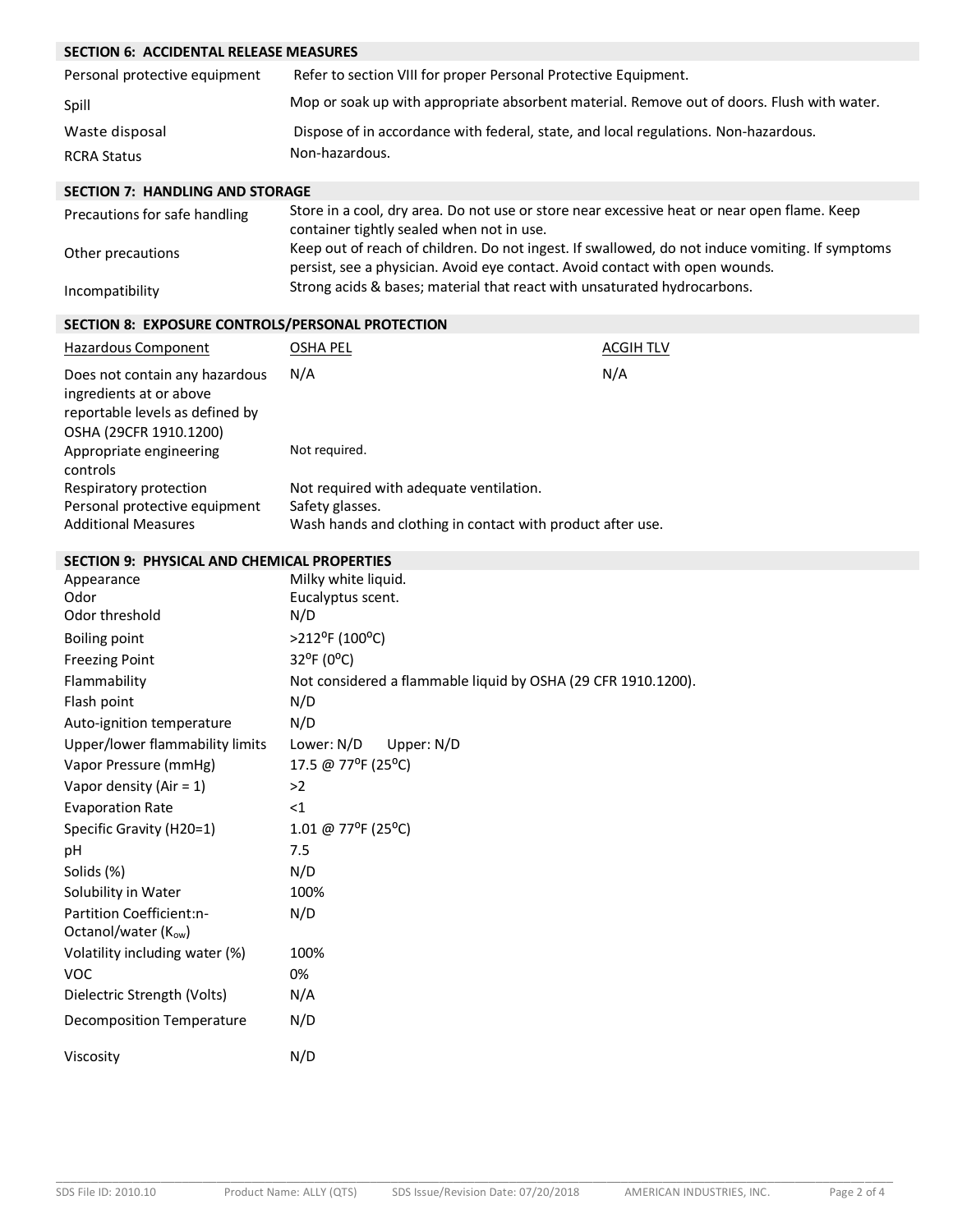# **SECTION 10: STABILITY AND REACTIVITY**

| Reactivity                          | None Known.                                                              |
|-------------------------------------|--------------------------------------------------------------------------|
| Chemical stability                  | Stable.                                                                  |
| Conditions to avoid                 | None known.                                                              |
| Incompatibility                     | Strong acids & bases; Material that react with unsaturated hydrocarbons. |
| Hazardous decomposition<br>products | Oxides of carbon.                                                        |
| Possible hazardous reactions        | Will not occur.                                                          |

#### **SECTION 11: TOXICOLOGICAL INFORMATION**

| Toxicological information    | Not established.                                                                                                         |
|------------------------------|--------------------------------------------------------------------------------------------------------------------------|
| Routes of Entry              | Eyes, Ingestion, Skin.                                                                                                   |
| Ingestion                    | May cause gastrointestinal irritation.                                                                                   |
| Inhalation                   | Mists from this product may irritate nasal passages.                                                                     |
| Skin contact                 | Avoid contact with open wounds. For hypersensitive persons, may irritate the skin after<br>prolonged periods of contact. |
| Eye contact                  | Mild if any irritation.                                                                                                  |
| Medical condition aggravated | Pre-existing disorders of the skin, respiratory system, and eyes will be aggravated by over<br>exposure.                 |
| Acute health hazards         | None known.                                                                                                              |
| Chronic health hazards       | None known.                                                                                                              |
| Carcinogenicity              | This product is not considered to be a carcinogen by IARC, ACGIH, NTP, or OSHA.                                          |

## **SECTION 12: ECOLOGICAL INFORMATION**

| Ecological information   | Not established.                               |
|--------------------------|------------------------------------------------|
| Biodegradability         | This product is biodegradable.                 |
| Bioaccumulation          | This product is not expected to bioaccumulate. |
| Mobility in soil         | This product is mobile in soil.                |
| Other ecological hazards | None known.                                    |

### **SECTION 13: DISPOSAL CONSIDERATIONS**

| Waste disposal     | Dispose of in accordance with federal, state, and local regulations. Non-hazardous. |
|--------------------|-------------------------------------------------------------------------------------|
| <b>RCRA Status</b> | Non-hazardous.                                                                      |

#### **SECTION 14: TRANSPORT INFORMATION**

| DOT:                       |                             |
|----------------------------|-----------------------------|
| UN number                  | Cleaning Compound, N. O. S. |
| UN proper shipping name    | None                        |
| Transport hazard class(es) | N/A                         |
| Packing group              | None                        |

## **SECTION 15: REGULATORY INFORMATION**

TSCA Status: All chemicals are listed or exempt. CERCLA (Comprehensive response compensation, and liability act): None. SARA 311/312 Hazardous categories: None. SARA 313 reportable ingredients: None. Clean water act: None. US state regulations: California Proposition 65: None.

International inventories: All components are listed or exempted.